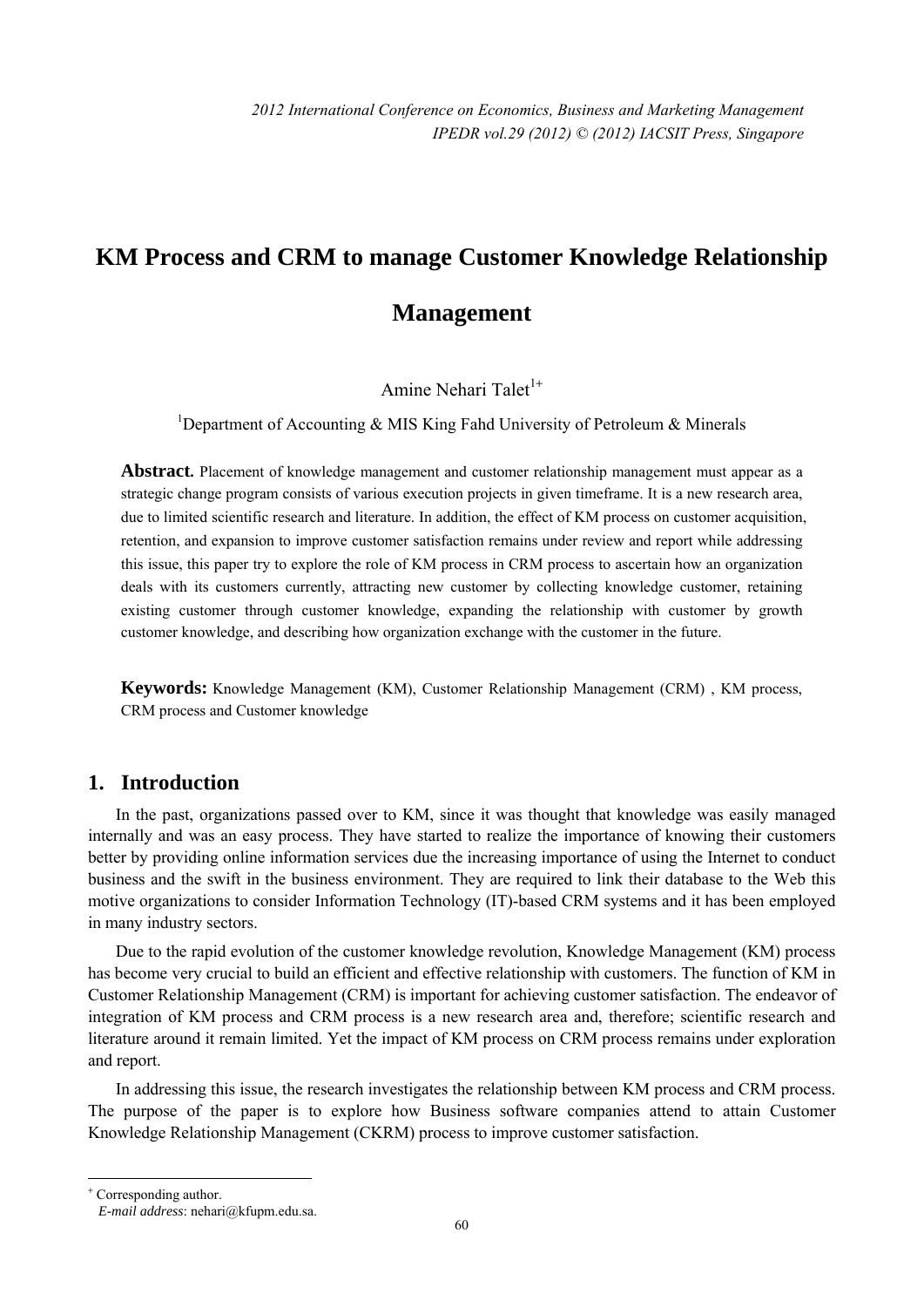The research investigates the role of KM process in enhancing CRM process within the organizations. For the purpose of brevity it is not possible to go in for a detailed discussion here.

# **2. Literature Review**

#### **2.1. Knowledge Management**

An established discipline since 1991, (Nonaka, 1991), KM includes courses taught in the fields of business administration, information systems, management, and library and information sciences (Alavi, M., and Leidner, D., 1999). More recently, other fields have started contributing to KM research; these include information and media, computer science, public health, and public policy.

The term knowledge management is often problematic as there is little consensus regarding its definition (Bhatt, 2001). Many authors avoid the term completely, rather preferring to focus on specific aspects of the topic such as knowledge, innovation or learning (Costello, 1996)

Furthermore others argue that knowledge management is closely related to concepts such as organizational learning, organizational memory. KM is described as a set of management activities that aim at designing and influencing processes of knowledge creation and integration. It includes the processes of sharing knowledge that has emerged as one of the most influential new organizational practices (Kautz, K.,& Mahnke, V., 2003). KM comprises a range of strategies and practices used in an organization to identify, create, represent, distribute, and enable adoption of insights and experiences. Such insights and experiences comprise knowledge, either embodied in individuals or embedded in organizational processes or practice

Since its establishment, the KM discipline has been gradually moving towards academic maturity. First, there is a trend towards higher cooperation among academics; particularly, there has been a drop in singleauthored publications. Second, the role of practitioners has changed. Their contribution to academic research has been dramatically declining from 30% of overall contributions up to 2002, to only 10% by 2009 (Serenko, Alexander; Bontis, Nick; Booker, Lorne; Sadeddin, Khaled; Hardie, Timothy , 2010)

KM is a critical step to organizations for the following reasons: Firstly, it helps to address the issues related to developing, managing and maintaining the technical infrastructure that are required to hold and share knowledge. Secondly, it enhances business performance by maximizing the use of information and knowledge as well as maintaining its learning capacity to remain innovative and competitive (Mau, 2005). Innovation management includes the management of processes to strive for novel assignments through the combination and integration of different knowledge components. The ever increasing importance of knowledge in contemporary society calls for a shift in our thinking concerning innovation in business organizations and its technical innovation, product or process innovation, or strategic or organizational innovation. Consequently, it raises some questions on how organizations process knowledge and, most importantly, how they create new knowledge (Alwis, R. S., Hartmann, E., & Gemünden, H, G., 2004).

Various definitions of KM used by KM researchers have been summarized (Jennex, 2007)to propose that KM success be defined as reusing knowledge to improve organizational effectiveness by providing the appropriate knowledge to those that need it when it is needed. KM is expected to have a positive impact on the organization that improves organizational effectiveness.

Literature on KM/KMS has been reviewed and synthesized the critical success factors, CSFs, into a structured set of 12 KM CSFs. CSFs were ordered based on the number of studies identifying the CSF (Jennex, M.E. & Olfman, L., 2005). The following CSFs were identified from 31 studies looking at 78 KM projects:

- A knowledge strategy that identifies users, sources, processes, storage strategy, knowledge, and links to knowledge for the KMS;
- Motivation and commitment of users including incentives and training:
- Integrated technical infrastructure including networks, databases/repositories, and computers, software, and KMS experts;
- An organizational culture and structure that supports learning and the sharing and use of knowledge;
- A common enterprise wide knowledge structure that is clearly articulated and easily understood;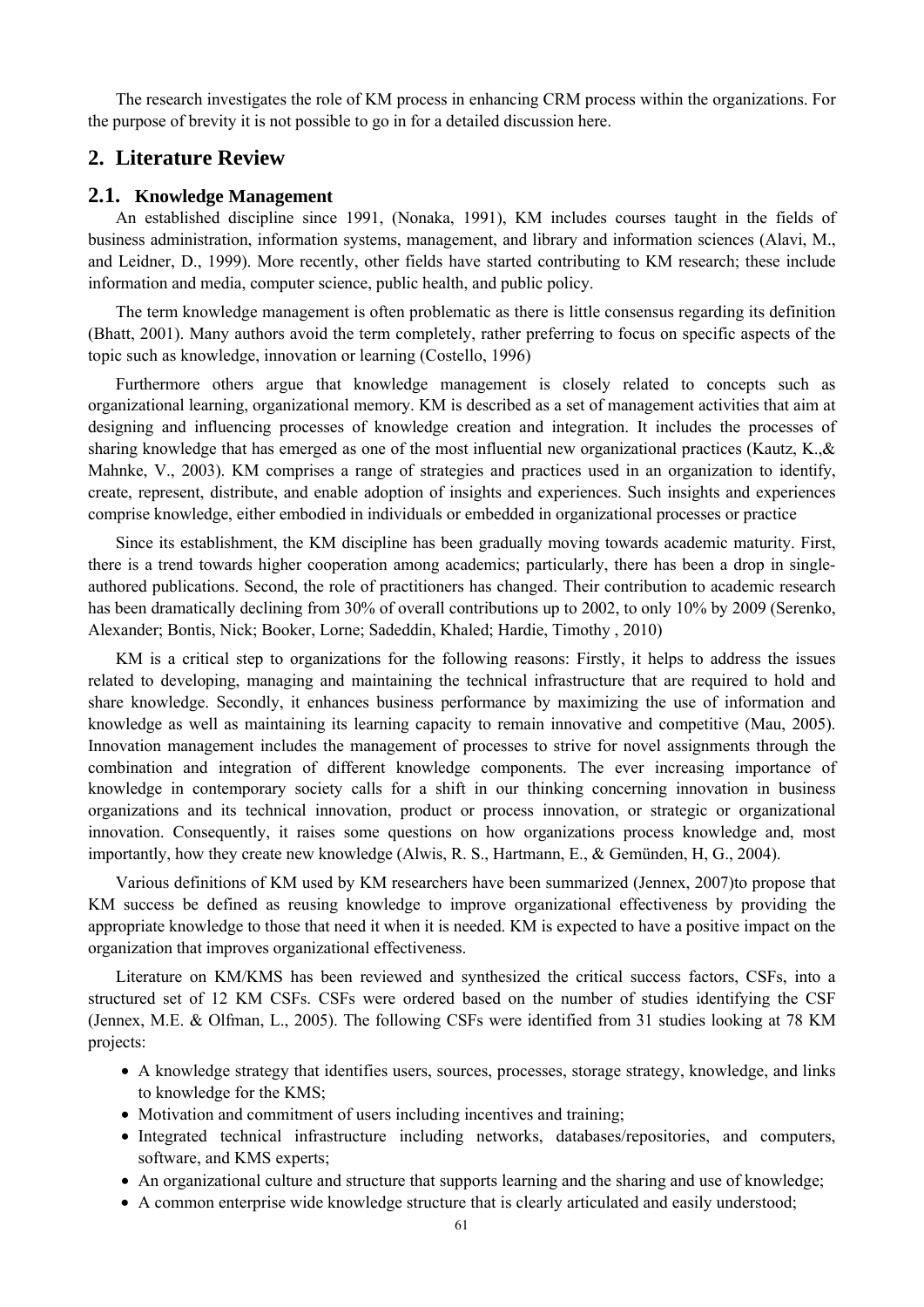- Senior management support including allocation of resources, leadership, and providing training;
- Learning organization;
- There is a clear goal and purpose for the KMS;
- Measures are established to assess the impacts of the KMS and the use of knowledge as well as verifying that the right knowledge is being captured;
- The search, retrieval, and visualization functions of the KMS support easy knowledge use;
- Work processes are designed that incorporate knowledge capture and use; and
- Security/protection of knowledge

Knowledge Management efforts typically focus on organizational objectives such as improved performance, competitive advantage, innovation, the sharing of lessons learned, integration and continuous improvement of the organization. KM efforts overlap with organizational learning, and may be distinguished from that by a greater focus on the management of knowledge as a strategic asset and a focus on encouraging the sharing of knowledge. KM efforts can help individuals and groups to share valuable organizational insights, to reduce redundant work, to avoid reinventing the wheel per se, to reduce training time for new employees, to retain intellectual capital as employees' turnover in an organization, and to adapt to changing environments and markets (McAdam, R. & S. McCreedy, 2000), (Thompson, Mark P. A.; Walsham, Geoff, 2004).

The objectives of knowledge management (Andriessen, 2004a), (Andriessen, 2004b) are:

- To avoid re-inventing of the wheel in organizations or reduce duplication of knowledge-based activities. Basically the intent is full knowledge utilization;
- To facilitate continuous innovation that can be capitalized; and
- To increase people competencies and thus organizational competencies that would eventually lead to greater competitiveness

#### **2.2. Customer Relationship Management**

CRM is a generally recognized, widely-implemented strategy for managing and development a company's interactions with customers. It is a process designed to collect data associated with customers to enhance the relationship between an organization and its customers. This is can be achieved through developing process customer acquisition, customer retention, and customer expansion. Furthermore, CRM has been defined as the strategy and the infrastructure for creating customer loyalty (Azani, C., & Khorramshahgol, R., 2005). Additionally, CRM has been considered as a complete strategy and procedure of acquiring, retaining, and partnering with selective customers to create superior value for the company and the customer (Parvatiyarl, A., & Sheth, N. J., 2001). The CRM is viewed as a process by which a company expands the customer information to improve loyalty and retain customers. Consequently, the objective of the CRM is to find, get, and retain customers (Choy, K. L., Lee, W. B., & Lo, V. , 2003).

For the consideration of this paper, we can assume that customer relationship management is identified as the core competency and a major competitive advantage of a particular enterprise. And, we are attempting to introduce knowledge management concepts, systems, and tools into the organization to turbo charger their customer relationship management competency, as well as supercharging the secondary or supporting processes or competencies in order to substantially improve corporate competitiveness.

There are two major areas to consider in terms of strengthening the customer relationship management competencies i.e. customer relationship management function or competency upgrade, and supporting process competency development. The three phases in which CRM can help to support the relationship between a business and its customers are, to:

Acquire: a CRM can help a business in acquiring new customers through excellent contact management, direct marketing, selling and fulfillment.

Enhance: a web-enabled CRM combined with customer service tools offers customers excellent service from a team of trained and skilled sales and service specialists, which offers customers the convenience of one-stop shopping. (James A. O'Brien & George M. Marakas, 2009)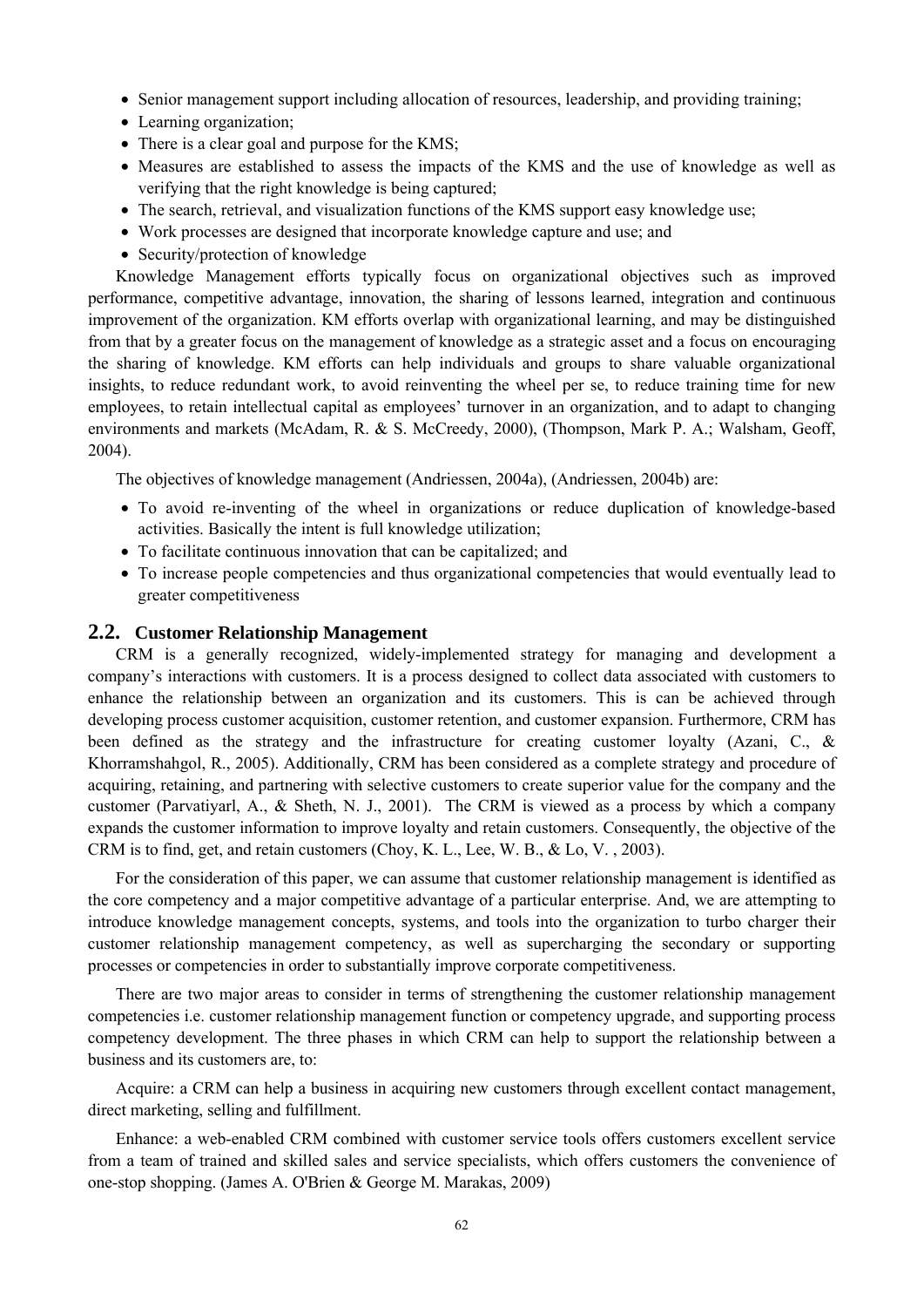Retain: CRM software and databases enable a business to identify and reward its loyal customers and further develop its targeted marketing and relationship marketing initiatives.

The fundamentals of customer relationship management grew from demand on after-sales customer service. In addition, it is based on sales transactions and intensive data processing. With further influence of marketing and customer orientation principles, customer relationship management advances to adoption of value-added problem solving and customized services. However, the ultimate customer relationship management principle is to build customer loyalty and lifetime patronization.

#### **2.3. The Relationship between Knowledge Management and Customer Relationship Management**

KM is an approach that is used to capture, create, and apply knowledge to make the CRM process successful. Concerning this notion, KM has been considered as an expertise that is widely recognized as having a significant impact on business performance (Goh, 2005). Furthermore, CRM and KM have been recently gaining wide interest in business environment (Gebert, H., Geib, M., Kolbe, L., & Riempp, G. , 2002). Both approaches focus on allocating resources to supportive business activities in order to gain competitive advantages despite the fact that both concepts are currently treating mostly as separate research areas. Moreover, both KM and CRM are of prime significance for every business decision maker and Information Technology (IT) professionals. Consequently, the availability of large data on customers due to new technology tools has created opportunities as well as challenges for businesses to leverage the data and gain a competitive advantage (Lin, Y., Su, H. Y.,& Chien, S. , 2006)

In addition, KM is essential for CRM because it can help the organizations enhance their services, and respond rapidly to their customers' need Organizations need to enhance the processes with customers to identify relevant activity fields for KM to improve these processes. Additionally, customer knowledge and customer satisfaction are being very important for tracking the success of CRM applications (Mithas, S., Krishnan, M. S., & Fornell, C., 2005) From a theoretical perspective, it is important to determine whether the association of CRM applications with the improvement in customer satisfaction is mediated by an improvement in customer knowledge (Belbaly, N., Benbya, H., & Meissonier, R., 2007).

The new product development projects require efficient strategies that are needed for creating a quick and better response to customers' needs (Rowley, 2005). Moreover, the value of KM and CRM is recognized by many leading companies. KM is important for all kinds of business because it can help the companies improve their services and respond to their customers which, in turn, lead to customer satisfaction (Lin, Y., Su, H. Y.,& Chien, S. , 2006).

For the consideration of this paper, we can assume that customer relationship management is identified as the core competency and a major competitive advantage of a particular enterprise. We are also attempting to introduce knowledge management concepts, systems, and tools into the organization to augment their customer relationship management competency, as well as supporting processes or competencies in order to substantially improve corporate competitiveness. And Customer Knowledge Management (CKM) as the optimization of the organizational and business processes that facilitates the creation, dissemination and utilization of customer knowledge in pursuit of organizational objectives (Bueren, A., Schierholz, R., Kolbe, L.,& Brenner, W. , 2005). Concerning this notion, it has been indicated that organizations need to focus on three sorts of knowledge in CRM processes (Bueren, A., Schierholz, R., Kolbe, L.,& Brenner, W. , 2005): Firstly, organizations need to understand the requirements of customers in order to address them. This is referred to as knowledge about customers. Secondly, they need to collect information about the customers in their interaction with the enterprise which also requires knowledge for customers. Thirdly, customers possess knowledge about the products and services they use as well as about how they perceive the offerings they purchase. This knowledge from customers is valuable as it feeds the measures to improve products and services table 1 represents Customer Knowledge Management versus KM & CRM.

|  |  |  | Table1. Customer Knowledge Management versus KM & CRM |  |  |  |
|--|--|--|-------------------------------------------------------|--|--|--|
|--|--|--|-------------------------------------------------------|--|--|--|

|           | <b>TZN</b><br>IXVI                              | - 111                       | CIZM.<br>CКM                                                 |
|-----------|-------------------------------------------------|-----------------------------|--------------------------------------------------------------|
| Anowledge | $-$<br>network<br>company<br>team.<br>Employee. | <b>∪ustomer</b><br>⊅atabase | perience and<br>creativity<br><b>Justome</b><br>$\mathbf{a}$ |
|           |                                                 | $\sim$ $\sim$               |                                                              |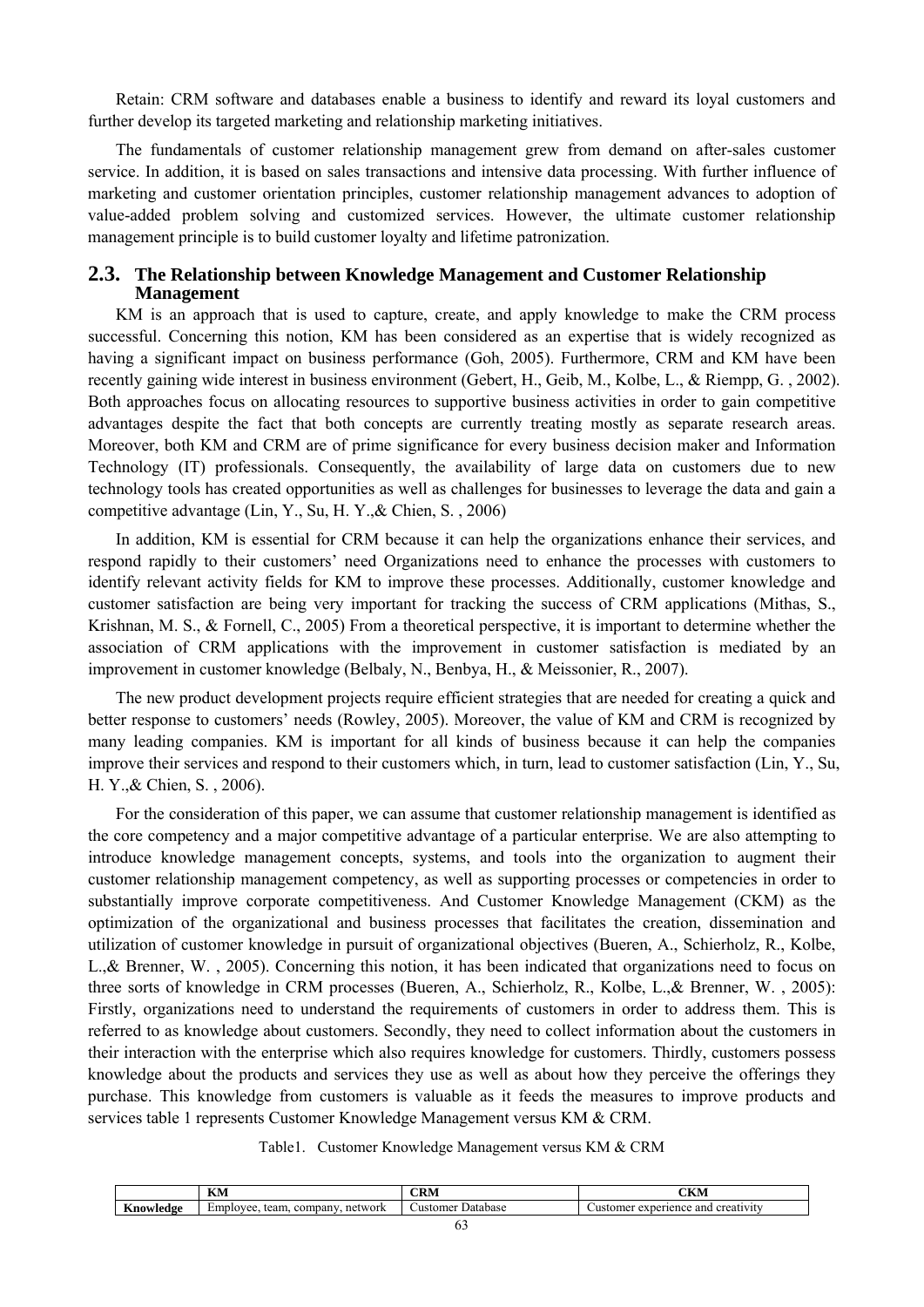| required                      |                                                                    |                                                                 |                                                                                                                                                                                     |
|-------------------------------|--------------------------------------------------------------------|-----------------------------------------------------------------|-------------------------------------------------------------------------------------------------------------------------------------------------------------------------------------|
| <b>Axioms</b>                 | 'if only we know what we knew'                                     | retention is cheaper than<br>acquisition'                       | 'if we only knew what our customers<br>know'                                                                                                                                        |
| <b>Objectives</b>             | Sharing knowledge about customers<br>among employees               | Mining knowledge about the<br>customer                          | Gaining, sharing and expanding<br>knowledge of (inside) the customer.<br>Individual or group experiences in<br>applications, competitor behavior,<br>possible future solutions, etc |
| Role of<br>customer           | Passive, recipient of product                                      | Captive, attached to product by<br>loyalty schemes              | Active, knowledge partner.                                                                                                                                                          |
| Incentives'<br>Recipient      | Employee                                                           | Customer                                                        | Customer                                                                                                                                                                            |
| Corporate<br>role             | promoting knowledge hoarding<br>employees                          | Captivate customers                                             | Emancipate customers                                                                                                                                                                |
| <b>Business</b><br>objectives | Efficiency and speed gains,<br>avoidance of re-inventing the wheel | Customer base look after,<br>maintaining our customers          | Collaboration with customers, joint value<br>creation                                                                                                                               |
| Conceptual<br>base            | Customer retention                                                 | Customer satisfaction                                           | Customer success, innovation,<br>organizational learning                                                                                                                            |
| <b>Business</b><br>metrics    | Performance against budget;<br>Customer retention rate             | Performance in terms of<br>customer satisfaction and<br>lovalty | Performance against competitors in<br>innovation and growth; Contribution to<br>customer success                                                                                    |

### **2.4. Integration of km system and crm system**

In this regard, KM is important for CRM, helping organizations provide better service, enhance quality of product, reduce cost and respond faster to their customers. However, the most important challenge of managing knowledge in organizations is capturing, developing and integrating knowledge to share among all organizational members.

Organizations are forced to compete on the basis of knowledge. In this knowledge-based era, organizations can expand and sustain competitive advantage through initiation of accurately developed KM processes (Alryalat H ., & Alhawari S., 2008). There are four phases involved in the KM process model in order to employ the knowledge in the organization. These are the phases that begin with acquiring and storing the knowledge into the KM system, followed by disseminating and using of knowledge among the communities.Table2

**Acquiring Knowledge**: Acquisition of knowledge in a collaboration environment uses elements adopted from Arthur Andersen and APQC (1996), which involve sequential steps that should be taken in order to make sure that the knowledge could be acquired from the right people, time and place. It is suggested as follows:

- a. Identify Knowledge (Determine sources and type of knowledge).
- b. Collect Knowledge (Gather and transform knowledge according to the specifications)
- c. Adapt Knowledge (Categorize the knowledge)
- d. Organize Knowledge (Prepare and map knowledge into the specific requirements.)
- e. Store Knowledge (Keep and index the knowledge dynamically)

**Store Knowledge:** This is a process where the knowledge will be kept in repositories. These can be documents that are organized and categorized to enable browsing or fast access of knowledge.

**Disseminating Knowledge**: The KMS can disseminate knowledge in a collaboration environment essentially into four ways, depending on whether the communication method is synchronous or asynchronous or combination of both.

**Use Knowledge**: In the process of use, knowledge of how to use the KMS in a collaboration environment will be increased by the communities of practice (CoP) for their specific purposes such as for problem solving, decision making and learning. Customer Knowledge Relationship Management process includes three phases: 1 Customer Knowledge Acquisition, 2 Customer Knowledge Retention, and Customer Knowledge Expansion which can lead to Customer satisfaction as shown in figure 1.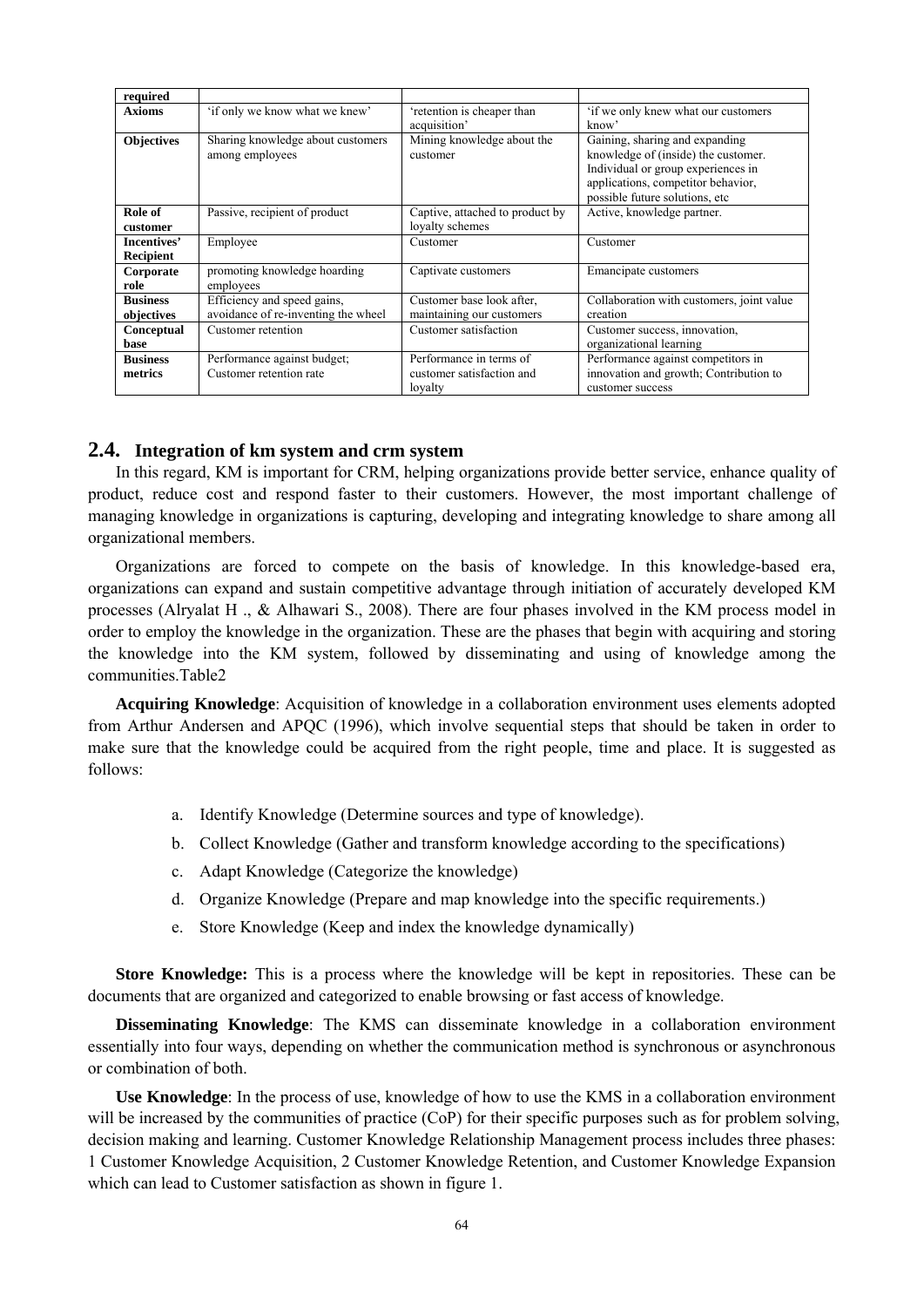

#### Table 2. Taxonomy of Knowledge Process



Figure.2: Phases of Customer Knowledge Relationship Management Process

Based on figure 2, time and value factors are considered to carry out the steps of customer knowledge. The relationship between these two factors is that when the time that is needed to carry out the steps of customer knowledge increases, the value of customer knowledge will become higher.

The integration of knowledge management and customer relationship management must be looked at in several crucial areas. One, the review exercise of the strategic planning process must include knowledge audit and knowledge map that would act as a reference in development of knowledge management to support customer relationship management. This includes people (individual competency), process (structural capital and intangible assets), technology (IT), and content (explicit knowledge). Two, the various knowledge management sub-systems must be evaluated and then applied when appropriate to the customer relationship management system in the effort to upgrade to level three of customer relationship management. Three, as part of the support for the integration of knowledge management system and customer relationship management system, the supporting processes of customer relationship management must also be strengthened or upgraded in order for the entire system to be effective. Four, knowledge-based customer relationship management is knowledge intensive and highly dependent on talented human resource. Hence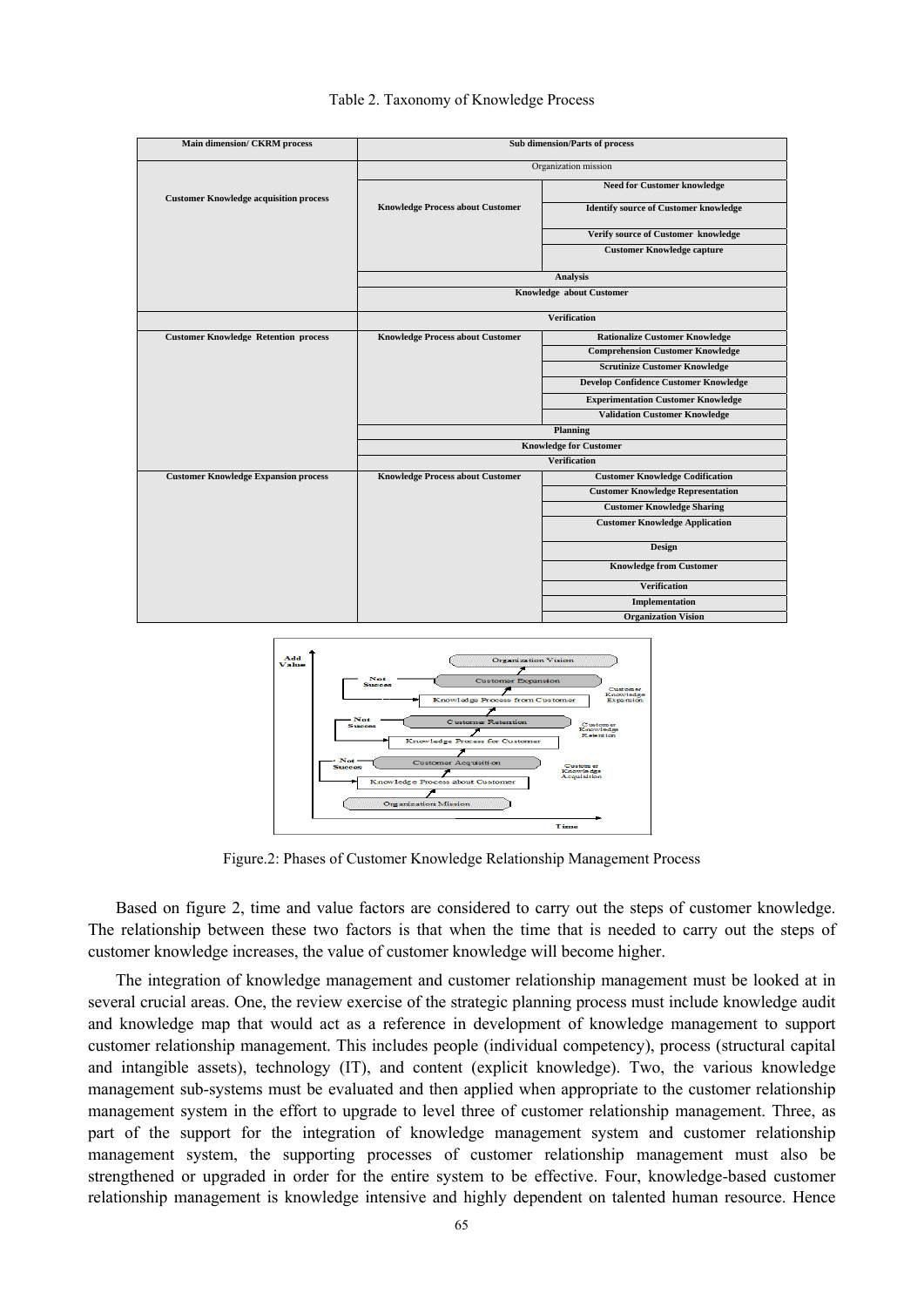one of the crucial supporting functions of the integration is competency development, and this function is usually charged to the responsibility of human resource management. Five, enterprise must be monitored for performance against expectation or goal for any newly implemented system. Hence, the enterprise must also redesign the performance management system that includes various metrics to fit the new strategic implementation. The integration takes the form of a strategic change program comprising of various execution projects in given timeframe.

# **3. Conclusion**

Like all strategic changes, it requires the buy-in and support of top management. Corporate leaders must understand the implications of KM and CRM and the strategic impact of their integration. Second, corporate culture may change (i.e. knowledge sharing behaviors, collaborative activities) that requires mindful and active planning and management. Third, the change agent or program champion is also required and he/she is usually designated as. Chief Knowledge Officer (CKO). The CKO must understand the issues of corporate strategy, human resource management, information technology, corporate culture development, change management, leadership, team dynamics, as well as KM and CRM, and must have the persistence to carry the program through. The task is formidable, but nonetheless, achievable.

# **4. Acknowledgment**

The author is grateful to King Fahd university of Petroleum & Minerals for its constant support.

## **5. References**

- [1] Alavi, M., and Leidner, D. (1999). Knowledge management systems: issues, challenges, and benefits. Communications of the AIS , 1 (5).
- [2] Alryalat H ., & Alhawari S. (2008). Towards Customer Knowledge Relationship Management: Integrating Knowledge Management and Customer Relationship Management process . Journal of Information and Knowledge Management , 7 (3), 145-157.
- [3] Alwis, R. S., Hartmann, E., & Gemünden, H, G. (2004). the role of tacit knowledge in innovation management. 20th Annual IMP Conference,, (pp. 1-23). Copenhagen.
- [4] Andriessen, D. (2004a). IC valuation and measurement: classifying the state of the art. Journal of Intellectual Capital , 5 (2), 230-242.
- [5] Andriessen, D. (2004b). Making Sense of Intellectual Capital. Butterworth-Heinemann, Burlington, MA: PhD thesis, Nyenrode University, The Netherlands. .
- [6] Azani, C., & Khorramshahgol, R. (2005). A Methodology for Developing Viable and Cost Effective Customer Relationship Management Systems. Journal of Knowledge Management Practice , 1-11.
- [7] Belbaly, N., Benbya, H., & Meissonier, R. (2007). An empirical investigation of the customer Knowledge creation impact on NPD Performance. 40th Hawaii International Conference on System Sciences. IEEE.
- [8] Bhatt, C. (2001). Knowledge management in organizations: Examining the interaction between technologies, techniques, and people. Journal of Knowledge Management , 5 (1), 68-75.
- [9] Bueren, A., Schierholz, R., Kolbe, L.,& Brenner, W. . (2005). Improving performance of customer processes with knowledge management Business. Process Management Journal , 11 (5), 573-588.
- [10] Choy, K. L., Lee, W. B., & Lo, V. . (2003). Design of an intelligent supplier relationship management system: a hybrid case based neural network approach. Expert Systems with Applications Journal, 225-237.
- [11] Costello, G. E. (1996). Knowledge Management in Strategic alliances: The Role of Information Technology. Oxford: Templeton College. University of Oxford.
- [12] Gebert, H., Geib, M., Kolbe, L., & Riempp, G. . (2002). Towards Customer Knowledge Management: Integrating Customer Relationship Management and Knowledge Management Concepts. the 2nd International Conference on Electronic Business. Taipei, T.